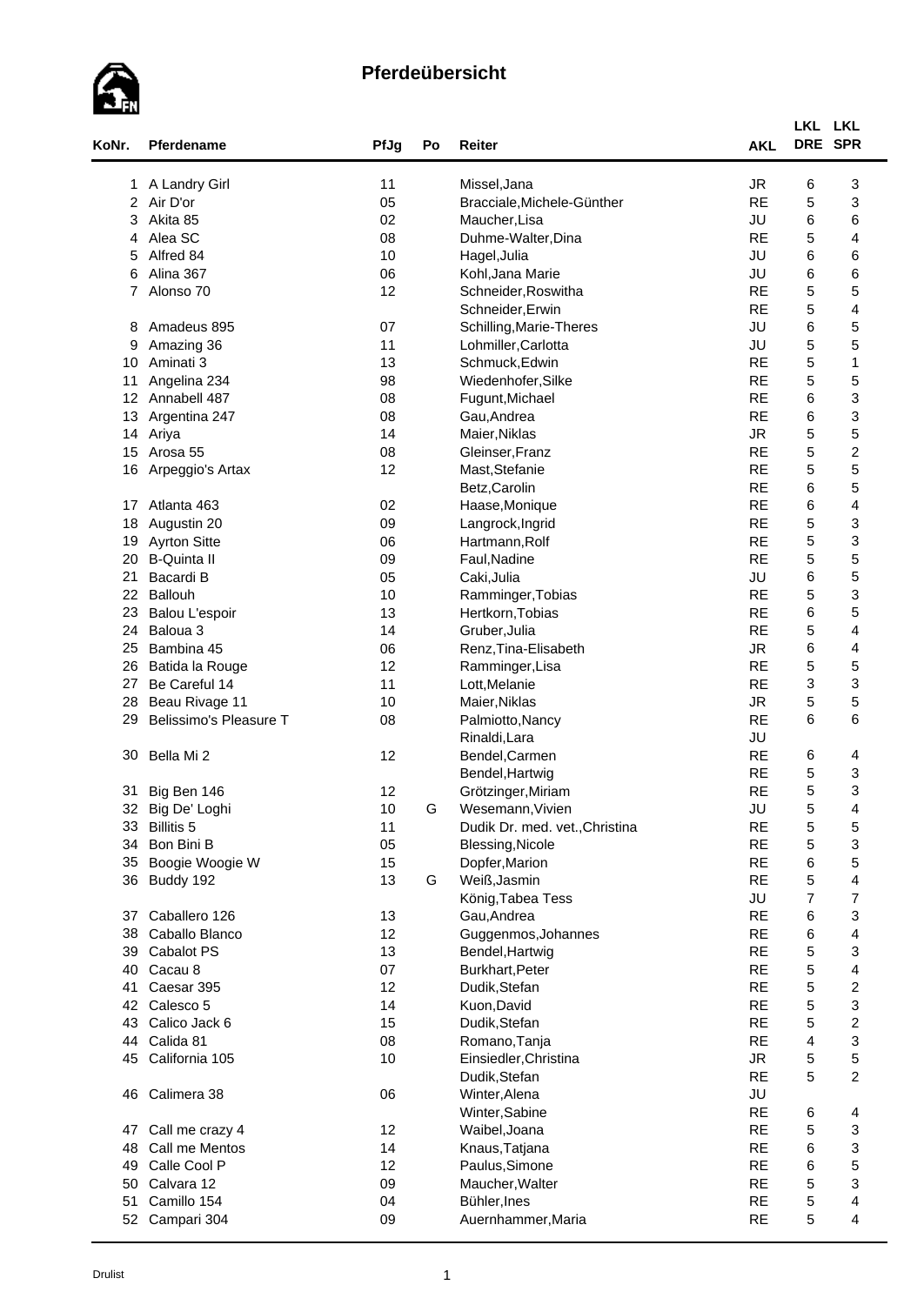

| KoNr. | Pferdename                 | PfJg     | Po | <b>Reiter</b>            | <b>AKL</b>             | LKL LKL                 | DRE SPR                 |
|-------|----------------------------|----------|----|--------------------------|------------------------|-------------------------|-------------------------|
| 53    |                            |          |    | Groll, Oliver            | <b>RE</b>              | 6                       | 3                       |
| 54    | Campina 59<br>Campino 576  | 09<br>13 |    | Maucher, Walter          | <b>RE</b>              | 5                       | 3                       |
| 55    | Can Fly New York           | 12       |    | Lendowski, Louisa Madita | JU                     | 6                       | 6                       |
| 56    | Candela WR                 | 10       |    |                          | <b>RE</b>              | 6                       | 4                       |
|       |                            | 12       |    | Tubach, Natalie          | <b>RE</b>              | 5                       |                         |
| 57    | Candyman 142<br>Cantara 79 |          |    | Reeb, Sabrina            | <b>RE</b>              |                         | 5                       |
| 58    |                            | 08       |    | Meggle, Sabine           |                        | 5                       | 5<br>5                  |
|       |                            |          |    | Meggle, Marlies          | <b>JR</b><br><b>RE</b> | 6                       |                         |
| 59    | Cantoo Quip                | 12       |    | Wall, Oliver             |                        | 5                       | 5                       |
| 60    | Capello 27                 | 04       |    | Sproll, Sinikka          | <b>RE</b><br><b>RE</b> | 4                       | 4<br>4                  |
|       |                            |          |    | Sproll, Annika           | <b>RE</b>              | $\mathbf 5$             |                         |
| 61    | Capicchioni                | 14       |    | Bendel, Hartwig          |                        | 5                       | 3                       |
| 62    | Capital Joke               | 10       |    | Hehnle, Pia              | JU<br><b>RE</b>        | 6                       | 6                       |
| 63    | Capone Clandestino         | 13       |    | Häberle, Nadine          | <b>RE</b>              | 4                       | 5                       |
| 64    | Capri Sun 5                | 15       |    | Grötzinger, Miriam       |                        | 5                       | 3                       |
| 65    | Captain's Pleasure         | 11       |    | Roth, Sabine             | <b>RE</b><br><b>RE</b> | 5<br>5                  | 5<br>5                  |
| 66    | Caracas R                  | 12       |    | Reeb, Sabrina            |                        |                         |                         |
| 67    | Carentana 2                | 09       |    | Bailer, Ulrike           | <b>RE</b>              | 5                       | 4                       |
| 68    | Caretani 3                 | 11       |    | Waibel, Joana            | <b>RE</b>              | $\mathbf 5$             | 3                       |
| 69    | Carick-Star PS             | 14       |    | Bendel, Hartwig          | <b>RE</b>              | 5                       | 3                       |
| 70    | Carilot                    | 06       |    | Hartmann, Rolf           | <b>RE</b>              | 5                       | 3                       |
| 71    | Cario                      | 06       |    | Welser, Anita            | <b>RE</b>              | 5                       | 5                       |
| 72    | Carlos 801                 | 12       |    | Fugunt, Michael          | <b>RE</b>              | 6                       | 3                       |
| 73    | Carlotta 317               | 13       |    | Branz, Ulrike            | <b>RE</b>              | 5                       | 3                       |
| 74    | Carnute Vainqueur          | 14       |    | Bendel, Carmen           | <b>RE</b>              | 6                       | 4                       |
|       |                            |          |    | Bendel, Hartwig          | <b>RE</b>              | 5                       | 3                       |
| 75    | Carolino 3                 | 14       |    | Janke, Susan             | <b>RE</b>              | 5                       | 4                       |
| 76    | Carrick 23                 | 13       |    | Müller, Lena             | <b>RE</b>              | 5                       | 3                       |
| 77    | Carthafina                 | 12       |    | Schmuck, Edwin           | <b>RE</b>              | 5                       | 1                       |
| 78    | Cascado 10                 | 10       |    | Ramminger, Jannik        | <b>JR</b>              | 6                       | 5                       |
| 79    | Casiance                   | 14       |    | Ott, Carsten             | <b>RE</b>              | 5                       | 5                       |
| 80    | Casino 52                  | 05       |    | Sproll, Sinikka          | <b>RE</b>              | $\overline{4}$          | 4                       |
|       |                            |          |    | Sproll, Annika           | <b>RE</b>              | 5                       | 4                       |
| 81    | Caspar 183                 | 03       |    | Gau, Andrea              | <b>RE</b>              | 6                       | 3                       |
|       | 82 Cassata 2               | 10       |    | Röhm, Katrin             | <b>RE</b>              | 6                       | 5                       |
| 83    | Cassidy 36                 | 05       |    | Rist, Tobias             | <b>RE</b>              | 5                       | 3                       |
|       | 84 Cassiess                | 14       |    | Flögl, Annika            | JU                     | 6                       | 5                       |
|       | 85 Cassitano 3             | 10       |    | Roth, Christian          | <b>RE</b>              | 5                       | 3                       |
|       | 86 Cassito 9               | 13       |    | Mast, Stefanie           | <b>RE</b>              | 5                       | 5                       |
|       |                            |          |    | Laack, Samanta           | <b>RE</b>              | 6                       | $\boldsymbol{2}$        |
|       | 87 Cassitus                | 06       |    | Nieß, Simon              | <b>RE</b>              | 6                       | 4                       |
|       |                            |          |    | Nieß, Amelie             | JU                     | 6                       | 5                       |
|       |                            |          |    | Nieß, Leonie             | JU                     | 6                       | 6                       |
| 88    | Castana 15                 | 14       |    | Widmann, Christine       | <b>RE</b>              | 4                       | 3                       |
| 89    | <b>Catching Flame</b>      | 12       |    | Preiß, Antonia           | <b>RE</b>              | 5                       | 5                       |
| 90    | Catokia 12                 | 13       |    | Schlachter, Simon        | <b>RE</b>              | 6                       | 3                       |
| 91    | Cavalli FH                 | 12       |    | Schmuck, Edwin           | <b>RE</b>              | $\mathbf 5$             | $\mathbf{1}$            |
| 92    | Caveman TR                 | 10       |    | Romano, Tanja            | <b>RE</b>              | $\overline{\mathbf{4}}$ | 3                       |
| 93    | Cayetano 18                | 11       |    | Wörz, Jennifer           | <b>RE</b>              | 6                       | 5                       |
| 94    | Cayo Cruz                  | 12       |    | Wiedenhofer, Silke       | <b>RE</b>              | 5                       | 5                       |
| 95    | Caytona M                  | 11       |    | Diem, Katharina          | <b>JR</b>              | 6                       | 5                       |
| 96    | Cece-Time                  | 07       |    | Götz, Nicola             | <b>RE</b>              | 5                       | 5                       |
| 97    | Cekkato                    | 12       |    | Gut, Lea-Sophia          | JU                     | 6                       | $\boldsymbol{2}$        |
| 98    | Celito 2                   | 11       |    | Guggenmos, Johannes      | <b>RE</b>              | 6                       | 4                       |
| 99    | Centara 4                  | 13       |    | Schwellinger, Christoph  | <b>RE</b>              | 6                       | 5                       |
| 100   | Centerentola H             | 13       |    | Dopfer, Marion           | <b>RE</b>              | 6                       | 5                       |
| 101   | CentrumH H                 | 10       |    | Hänle, Franziska         | <b>RE</b>              | 5                       | $\overline{\mathbf{4}}$ |
|       |                            |          |    | Egelhofer, Christina     | ${\sf JR}$             | 5                       | 5                       |
|       |                            |          |    | Kämpf, Theresa           | <b>RE</b>              | 6                       | 5                       |
|       | 102 Cerolido               | 08       |    | Prasser, Jasmin          | <b>RE</b>              | 6                       | 3                       |
|       |                            |          |    |                          |                        |                         |                         |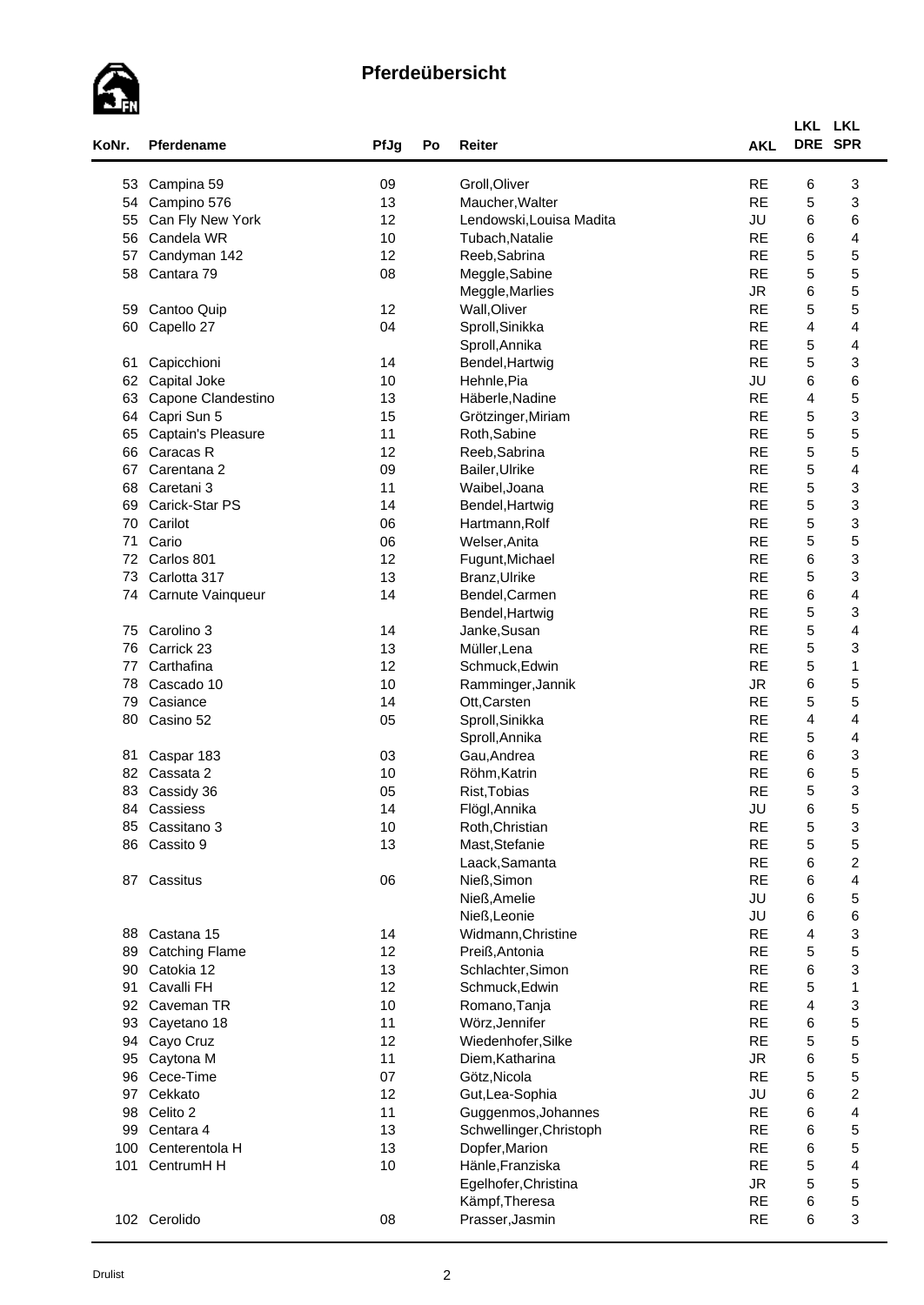

| KoNr.<br>Pferdename<br>PfJg<br>Po<br>Reiter<br>Widmann, Christine<br>103 Cessy 46<br>11<br>09<br>104 Cevio<br>Laack, Samanta<br>Gau, Andrea<br>105<br>Chacaya Black<br>08<br>106<br>Gut, Lea-Sophia<br>Chaccaya Blue<br>08<br>Chaccimo 2<br>07<br>Hartmann, Rolf<br>107<br>Chacclarimos Boy<br>Bendel, Carmen<br>108<br>15<br>Bendel, Hartwig<br>Chacco's Star 3<br>10<br>Baur, Stefanie<br>109<br>Chaccoo<br>Heinemann, Chiara-Luzia<br>110<br>08<br>111<br>Chackala<br>14<br>Waibel, Joana<br><b>Chalet's Calimero</b><br>08<br>112<br>Krause, Denise<br>11<br>113<br>Champ 226<br>Angele, Elmar<br>114<br>Chanel Allure 2<br>Gau, Andrea<br>10<br>115<br>Chanel S <sub>5</sub><br>12<br>Steinhauser, Natalie<br>05<br>Branz, Ulrike<br>116<br>Chardonnay 66<br>117<br>Charité<br>09<br>Wachsmann, Julia<br>Charlie Brown 133<br>118<br>14<br>Rodi,Lea<br>Schönweiler, Franziska<br>119<br>Charlie Harper 2<br>08<br><b>Charlie Sheen</b><br>120<br>08<br>Barth, Andreas<br>Charlston 23<br>09<br>121<br>Heinemann, Chiara-Luzia<br>Charly Brown 168<br>99<br>Illgen, Chantal<br>122<br>123<br>Charmeur B 5<br>14<br>Bendel, Carmen<br>Bendel, Hartwig<br>124 Chazz SW<br>15<br>Steinhauser, Natalie<br>125<br>07<br>Check out 4<br>Münz, Amelie<br>Checker 62<br>11<br>126<br>Landherr, Christina<br>Chelsea ASM<br>12<br>127<br>Beck, Karin<br>Prümmer, Delia<br>12<br>128 Chelsy 23<br>Angele, Elmar<br>129<br>Chepres<br>09<br>Gau, Andrea<br>130<br>Cherry Lady 28<br>14<br>Schmuck, Edwin<br>Chiara 295<br>07<br>Renz, Tina-Elisabeth<br>131<br>132<br>Chiara 331<br>10<br>Ruhland, Hans-Martin<br>133 Chiastolitha<br>12<br>Klein, Daniela<br>Klein, Anna<br>134 Chicago 203<br>Köhler, Christina<br>14<br>135 Chicharito 11<br>13<br>Gut, Lea-Sophia<br>11<br>Chicki Micky 2<br>136<br>Specht, Katharina<br>03<br>Kling, Yvonne<br>137<br>Chilli Piper<br>Fischer, Benjamin<br>138 Chiquitita 14<br>11<br>Schmuck, Edwin<br>Chuduela<br>07<br>Lipp, Jasmine<br>139<br>140<br>Ciarada<br>10<br>Keller, Sophia | <b>AKL</b><br><b>RE</b><br><b>RE</b><br><b>RE</b><br>JU<br><b>RE</b><br><b>RE</b><br><b>RE</b><br><b>RE</b><br><b>JR</b><br><b>RE</b><br><b>RE</b><br><b>RE</b><br><b>RE</b><br><b>RE</b><br><b>RE</b><br><b>RE</b><br><b>RE</b><br><b>RE</b><br><b>JR</b><br><b>JR</b><br><b>RE</b> | DRE SPR<br>4<br>6<br>6<br>6<br>5<br>6<br>5<br>5<br>6<br>5<br>5<br>5<br>6<br>6<br>5<br>5 | 3<br>$\overline{\mathbf{c}}$<br>3<br>$\boldsymbol{2}$<br>3<br>4<br>3<br>3<br>4<br>3<br>5<br>4<br>3 |
|------------------------------------------------------------------------------------------------------------------------------------------------------------------------------------------------------------------------------------------------------------------------------------------------------------------------------------------------------------------------------------------------------------------------------------------------------------------------------------------------------------------------------------------------------------------------------------------------------------------------------------------------------------------------------------------------------------------------------------------------------------------------------------------------------------------------------------------------------------------------------------------------------------------------------------------------------------------------------------------------------------------------------------------------------------------------------------------------------------------------------------------------------------------------------------------------------------------------------------------------------------------------------------------------------------------------------------------------------------------------------------------------------------------------------------------------------------------------------------------------------------------------------------------------------------------------------------------------------------------------------------------------------------------------------------------------------------------------------------------------------------------------------------------------------------------------------------------------------------------------------------------------------------------------------------------------------------------------------------------------------------------------|--------------------------------------------------------------------------------------------------------------------------------------------------------------------------------------------------------------------------------------------------------------------------------------|-----------------------------------------------------------------------------------------|----------------------------------------------------------------------------------------------------|
|                                                                                                                                                                                                                                                                                                                                                                                                                                                                                                                                                                                                                                                                                                                                                                                                                                                                                                                                                                                                                                                                                                                                                                                                                                                                                                                                                                                                                                                                                                                                                                                                                                                                                                                                                                                                                                                                                                                                                                                                                        |                                                                                                                                                                                                                                                                                      |                                                                                         |                                                                                                    |
|                                                                                                                                                                                                                                                                                                                                                                                                                                                                                                                                                                                                                                                                                                                                                                                                                                                                                                                                                                                                                                                                                                                                                                                                                                                                                                                                                                                                                                                                                                                                                                                                                                                                                                                                                                                                                                                                                                                                                                                                                        |                                                                                                                                                                                                                                                                                      |                                                                                         |                                                                                                    |
|                                                                                                                                                                                                                                                                                                                                                                                                                                                                                                                                                                                                                                                                                                                                                                                                                                                                                                                                                                                                                                                                                                                                                                                                                                                                                                                                                                                                                                                                                                                                                                                                                                                                                                                                                                                                                                                                                                                                                                                                                        |                                                                                                                                                                                                                                                                                      |                                                                                         |                                                                                                    |
|                                                                                                                                                                                                                                                                                                                                                                                                                                                                                                                                                                                                                                                                                                                                                                                                                                                                                                                                                                                                                                                                                                                                                                                                                                                                                                                                                                                                                                                                                                                                                                                                                                                                                                                                                                                                                                                                                                                                                                                                                        |                                                                                                                                                                                                                                                                                      |                                                                                         |                                                                                                    |
|                                                                                                                                                                                                                                                                                                                                                                                                                                                                                                                                                                                                                                                                                                                                                                                                                                                                                                                                                                                                                                                                                                                                                                                                                                                                                                                                                                                                                                                                                                                                                                                                                                                                                                                                                                                                                                                                                                                                                                                                                        |                                                                                                                                                                                                                                                                                      |                                                                                         |                                                                                                    |
|                                                                                                                                                                                                                                                                                                                                                                                                                                                                                                                                                                                                                                                                                                                                                                                                                                                                                                                                                                                                                                                                                                                                                                                                                                                                                                                                                                                                                                                                                                                                                                                                                                                                                                                                                                                                                                                                                                                                                                                                                        |                                                                                                                                                                                                                                                                                      |                                                                                         |                                                                                                    |
|                                                                                                                                                                                                                                                                                                                                                                                                                                                                                                                                                                                                                                                                                                                                                                                                                                                                                                                                                                                                                                                                                                                                                                                                                                                                                                                                                                                                                                                                                                                                                                                                                                                                                                                                                                                                                                                                                                                                                                                                                        |                                                                                                                                                                                                                                                                                      |                                                                                         |                                                                                                    |
|                                                                                                                                                                                                                                                                                                                                                                                                                                                                                                                                                                                                                                                                                                                                                                                                                                                                                                                                                                                                                                                                                                                                                                                                                                                                                                                                                                                                                                                                                                                                                                                                                                                                                                                                                                                                                                                                                                                                                                                                                        |                                                                                                                                                                                                                                                                                      |                                                                                         |                                                                                                    |
|                                                                                                                                                                                                                                                                                                                                                                                                                                                                                                                                                                                                                                                                                                                                                                                                                                                                                                                                                                                                                                                                                                                                                                                                                                                                                                                                                                                                                                                                                                                                                                                                                                                                                                                                                                                                                                                                                                                                                                                                                        |                                                                                                                                                                                                                                                                                      |                                                                                         |                                                                                                    |
|                                                                                                                                                                                                                                                                                                                                                                                                                                                                                                                                                                                                                                                                                                                                                                                                                                                                                                                                                                                                                                                                                                                                                                                                                                                                                                                                                                                                                                                                                                                                                                                                                                                                                                                                                                                                                                                                                                                                                                                                                        |                                                                                                                                                                                                                                                                                      |                                                                                         |                                                                                                    |
|                                                                                                                                                                                                                                                                                                                                                                                                                                                                                                                                                                                                                                                                                                                                                                                                                                                                                                                                                                                                                                                                                                                                                                                                                                                                                                                                                                                                                                                                                                                                                                                                                                                                                                                                                                                                                                                                                                                                                                                                                        |                                                                                                                                                                                                                                                                                      |                                                                                         |                                                                                                    |
|                                                                                                                                                                                                                                                                                                                                                                                                                                                                                                                                                                                                                                                                                                                                                                                                                                                                                                                                                                                                                                                                                                                                                                                                                                                                                                                                                                                                                                                                                                                                                                                                                                                                                                                                                                                                                                                                                                                                                                                                                        |                                                                                                                                                                                                                                                                                      |                                                                                         |                                                                                                    |
|                                                                                                                                                                                                                                                                                                                                                                                                                                                                                                                                                                                                                                                                                                                                                                                                                                                                                                                                                                                                                                                                                                                                                                                                                                                                                                                                                                                                                                                                                                                                                                                                                                                                                                                                                                                                                                                                                                                                                                                                                        |                                                                                                                                                                                                                                                                                      |                                                                                         |                                                                                                    |
|                                                                                                                                                                                                                                                                                                                                                                                                                                                                                                                                                                                                                                                                                                                                                                                                                                                                                                                                                                                                                                                                                                                                                                                                                                                                                                                                                                                                                                                                                                                                                                                                                                                                                                                                                                                                                                                                                                                                                                                                                        |                                                                                                                                                                                                                                                                                      |                                                                                         |                                                                                                    |
|                                                                                                                                                                                                                                                                                                                                                                                                                                                                                                                                                                                                                                                                                                                                                                                                                                                                                                                                                                                                                                                                                                                                                                                                                                                                                                                                                                                                                                                                                                                                                                                                                                                                                                                                                                                                                                                                                                                                                                                                                        |                                                                                                                                                                                                                                                                                      |                                                                                         | $\overline{\mathbf{c}}$                                                                            |
|                                                                                                                                                                                                                                                                                                                                                                                                                                                                                                                                                                                                                                                                                                                                                                                                                                                                                                                                                                                                                                                                                                                                                                                                                                                                                                                                                                                                                                                                                                                                                                                                                                                                                                                                                                                                                                                                                                                                                                                                                        |                                                                                                                                                                                                                                                                                      |                                                                                         | 3                                                                                                  |
|                                                                                                                                                                                                                                                                                                                                                                                                                                                                                                                                                                                                                                                                                                                                                                                                                                                                                                                                                                                                                                                                                                                                                                                                                                                                                                                                                                                                                                                                                                                                                                                                                                                                                                                                                                                                                                                                                                                                                                                                                        |                                                                                                                                                                                                                                                                                      |                                                                                         | 4                                                                                                  |
|                                                                                                                                                                                                                                                                                                                                                                                                                                                                                                                                                                                                                                                                                                                                                                                                                                                                                                                                                                                                                                                                                                                                                                                                                                                                                                                                                                                                                                                                                                                                                                                                                                                                                                                                                                                                                                                                                                                                                                                                                        |                                                                                                                                                                                                                                                                                      | 5                                                                                       | 4                                                                                                  |
|                                                                                                                                                                                                                                                                                                                                                                                                                                                                                                                                                                                                                                                                                                                                                                                                                                                                                                                                                                                                                                                                                                                                                                                                                                                                                                                                                                                                                                                                                                                                                                                                                                                                                                                                                                                                                                                                                                                                                                                                                        |                                                                                                                                                                                                                                                                                      | 5                                                                                       | 3                                                                                                  |
|                                                                                                                                                                                                                                                                                                                                                                                                                                                                                                                                                                                                                                                                                                                                                                                                                                                                                                                                                                                                                                                                                                                                                                                                                                                                                                                                                                                                                                                                                                                                                                                                                                                                                                                                                                                                                                                                                                                                                                                                                        |                                                                                                                                                                                                                                                                                      | 6                                                                                       | 3                                                                                                  |
|                                                                                                                                                                                                                                                                                                                                                                                                                                                                                                                                                                                                                                                                                                                                                                                                                                                                                                                                                                                                                                                                                                                                                                                                                                                                                                                                                                                                                                                                                                                                                                                                                                                                                                                                                                                                                                                                                                                                                                                                                        |                                                                                                                                                                                                                                                                                      | 6                                                                                       | $\overline{\mathbf{4}}$                                                                            |
|                                                                                                                                                                                                                                                                                                                                                                                                                                                                                                                                                                                                                                                                                                                                                                                                                                                                                                                                                                                                                                                                                                                                                                                                                                                                                                                                                                                                                                                                                                                                                                                                                                                                                                                                                                                                                                                                                                                                                                                                                        |                                                                                                                                                                                                                                                                                      | 6                                                                                       | 5                                                                                                  |
|                                                                                                                                                                                                                                                                                                                                                                                                                                                                                                                                                                                                                                                                                                                                                                                                                                                                                                                                                                                                                                                                                                                                                                                                                                                                                                                                                                                                                                                                                                                                                                                                                                                                                                                                                                                                                                                                                                                                                                                                                        | <b>RE</b>                                                                                                                                                                                                                                                                            | 6                                                                                       | 4                                                                                                  |
|                                                                                                                                                                                                                                                                                                                                                                                                                                                                                                                                                                                                                                                                                                                                                                                                                                                                                                                                                                                                                                                                                                                                                                                                                                                                                                                                                                                                                                                                                                                                                                                                                                                                                                                                                                                                                                                                                                                                                                                                                        | <b>RE</b>                                                                                                                                                                                                                                                                            | 5                                                                                       | 3                                                                                                  |
|                                                                                                                                                                                                                                                                                                                                                                                                                                                                                                                                                                                                                                                                                                                                                                                                                                                                                                                                                                                                                                                                                                                                                                                                                                                                                                                                                                                                                                                                                                                                                                                                                                                                                                                                                                                                                                                                                                                                                                                                                        | <b>RE</b>                                                                                                                                                                                                                                                                            | 6                                                                                       | $\boldsymbol{2}$                                                                                   |
|                                                                                                                                                                                                                                                                                                                                                                                                                                                                                                                                                                                                                                                                                                                                                                                                                                                                                                                                                                                                                                                                                                                                                                                                                                                                                                                                                                                                                                                                                                                                                                                                                                                                                                                                                                                                                                                                                                                                                                                                                        | <b>RE</b>                                                                                                                                                                                                                                                                            | 6                                                                                       | 5                                                                                                  |
|                                                                                                                                                                                                                                                                                                                                                                                                                                                                                                                                                                                                                                                                                                                                                                                                                                                                                                                                                                                                                                                                                                                                                                                                                                                                                                                                                                                                                                                                                                                                                                                                                                                                                                                                                                                                                                                                                                                                                                                                                        | JU                                                                                                                                                                                                                                                                                   | 5                                                                                       | 5                                                                                                  |
|                                                                                                                                                                                                                                                                                                                                                                                                                                                                                                                                                                                                                                                                                                                                                                                                                                                                                                                                                                                                                                                                                                                                                                                                                                                                                                                                                                                                                                                                                                                                                                                                                                                                                                                                                                                                                                                                                                                                                                                                                        | <b>RE</b>                                                                                                                                                                                                                                                                            | 6                                                                                       | 5                                                                                                  |
|                                                                                                                                                                                                                                                                                                                                                                                                                                                                                                                                                                                                                                                                                                                                                                                                                                                                                                                                                                                                                                                                                                                                                                                                                                                                                                                                                                                                                                                                                                                                                                                                                                                                                                                                                                                                                                                                                                                                                                                                                        | <b>RE</b>                                                                                                                                                                                                                                                                            | 6                                                                                       | 5                                                                                                  |
|                                                                                                                                                                                                                                                                                                                                                                                                                                                                                                                                                                                                                                                                                                                                                                                                                                                                                                                                                                                                                                                                                                                                                                                                                                                                                                                                                                                                                                                                                                                                                                                                                                                                                                                                                                                                                                                                                                                                                                                                                        | <b>RE</b>                                                                                                                                                                                                                                                                            | 5                                                                                       | 4                                                                                                  |
|                                                                                                                                                                                                                                                                                                                                                                                                                                                                                                                                                                                                                                                                                                                                                                                                                                                                                                                                                                                                                                                                                                                                                                                                                                                                                                                                                                                                                                                                                                                                                                                                                                                                                                                                                                                                                                                                                                                                                                                                                        | <b>RE</b><br><b>RE</b>                                                                                                                                                                                                                                                               | 6                                                                                       | 3                                                                                                  |
|                                                                                                                                                                                                                                                                                                                                                                                                                                                                                                                                                                                                                                                                                                                                                                                                                                                                                                                                                                                                                                                                                                                                                                                                                                                                                                                                                                                                                                                                                                                                                                                                                                                                                                                                                                                                                                                                                                                                                                                                                        | <b>JR</b>                                                                                                                                                                                                                                                                            | 5                                                                                       | $\mathbf{1}$                                                                                       |
|                                                                                                                                                                                                                                                                                                                                                                                                                                                                                                                                                                                                                                                                                                                                                                                                                                                                                                                                                                                                                                                                                                                                                                                                                                                                                                                                                                                                                                                                                                                                                                                                                                                                                                                                                                                                                                                                                                                                                                                                                        |                                                                                                                                                                                                                                                                                      | 6                                                                                       | 4                                                                                                  |
|                                                                                                                                                                                                                                                                                                                                                                                                                                                                                                                                                                                                                                                                                                                                                                                                                                                                                                                                                                                                                                                                                                                                                                                                                                                                                                                                                                                                                                                                                                                                                                                                                                                                                                                                                                                                                                                                                                                                                                                                                        | <b>RE</b><br><b>RE</b>                                                                                                                                                                                                                                                               | 6                                                                                       | 6                                                                                                  |
|                                                                                                                                                                                                                                                                                                                                                                                                                                                                                                                                                                                                                                                                                                                                                                                                                                                                                                                                                                                                                                                                                                                                                                                                                                                                                                                                                                                                                                                                                                                                                                                                                                                                                                                                                                                                                                                                                                                                                                                                                        | JU                                                                                                                                                                                                                                                                                   | $\mathbf 5$<br>5                                                                        | 4<br>5                                                                                             |
|                                                                                                                                                                                                                                                                                                                                                                                                                                                                                                                                                                                                                                                                                                                                                                                                                                                                                                                                                                                                                                                                                                                                                                                                                                                                                                                                                                                                                                                                                                                                                                                                                                                                                                                                                                                                                                                                                                                                                                                                                        | RE                                                                                                                                                                                                                                                                                   |                                                                                         |                                                                                                    |
|                                                                                                                                                                                                                                                                                                                                                                                                                                                                                                                                                                                                                                                                                                                                                                                                                                                                                                                                                                                                                                                                                                                                                                                                                                                                                                                                                                                                                                                                                                                                                                                                                                                                                                                                                                                                                                                                                                                                                                                                                        | JU                                                                                                                                                                                                                                                                                   | $\mathbf 5$<br>6                                                                        | 3<br>$\boldsymbol{2}$                                                                              |
|                                                                                                                                                                                                                                                                                                                                                                                                                                                                                                                                                                                                                                                                                                                                                                                                                                                                                                                                                                                                                                                                                                                                                                                                                                                                                                                                                                                                                                                                                                                                                                                                                                                                                                                                                                                                                                                                                                                                                                                                                        | <b>RE</b>                                                                                                                                                                                                                                                                            | 5                                                                                       | 5                                                                                                  |
|                                                                                                                                                                                                                                                                                                                                                                                                                                                                                                                                                                                                                                                                                                                                                                                                                                                                                                                                                                                                                                                                                                                                                                                                                                                                                                                                                                                                                                                                                                                                                                                                                                                                                                                                                                                                                                                                                                                                                                                                                        | <b>RE</b>                                                                                                                                                                                                                                                                            | 6                                                                                       | 4                                                                                                  |
|                                                                                                                                                                                                                                                                                                                                                                                                                                                                                                                                                                                                                                                                                                                                                                                                                                                                                                                                                                                                                                                                                                                                                                                                                                                                                                                                                                                                                                                                                                                                                                                                                                                                                                                                                                                                                                                                                                                                                                                                                        | <b>JR</b>                                                                                                                                                                                                                                                                            | 6                                                                                       | 3                                                                                                  |
|                                                                                                                                                                                                                                                                                                                                                                                                                                                                                                                                                                                                                                                                                                                                                                                                                                                                                                                                                                                                                                                                                                                                                                                                                                                                                                                                                                                                                                                                                                                                                                                                                                                                                                                                                                                                                                                                                                                                                                                                                        | <b>RE</b>                                                                                                                                                                                                                                                                            | 5                                                                                       | 1                                                                                                  |
|                                                                                                                                                                                                                                                                                                                                                                                                                                                                                                                                                                                                                                                                                                                                                                                                                                                                                                                                                                                                                                                                                                                                                                                                                                                                                                                                                                                                                                                                                                                                                                                                                                                                                                                                                                                                                                                                                                                                                                                                                        | <b>JR</b>                                                                                                                                                                                                                                                                            | 5                                                                                       | 5                                                                                                  |
|                                                                                                                                                                                                                                                                                                                                                                                                                                                                                                                                                                                                                                                                                                                                                                                                                                                                                                                                                                                                                                                                                                                                                                                                                                                                                                                                                                                                                                                                                                                                                                                                                                                                                                                                                                                                                                                                                                                                                                                                                        | JU                                                                                                                                                                                                                                                                                   | 6                                                                                       | 5                                                                                                  |
| 141<br>Cimba 29<br>10                                                                                                                                                                                                                                                                                                                                                                                                                                                                                                                                                                                                                                                                                                                                                                                                                                                                                                                                                                                                                                                                                                                                                                                                                                                                                                                                                                                                                                                                                                                                                                                                                                                                                                                                                                                                                                                                                                                                                                                                  | <b>RE</b>                                                                                                                                                                                                                                                                            | 5                                                                                       | $\boldsymbol{2}$                                                                                   |
| Dudik, Stefan<br>13<br>Cinaback K<br>Kästle, Jannik<br>142                                                                                                                                                                                                                                                                                                                                                                                                                                                                                                                                                                                                                                                                                                                                                                                                                                                                                                                                                                                                                                                                                                                                                                                                                                                                                                                                                                                                                                                                                                                                                                                                                                                                                                                                                                                                                                                                                                                                                             | JU                                                                                                                                                                                                                                                                                   | 6                                                                                       | $\overline{\mathbf{4}}$                                                                            |
| 143 Cindy 973<br>07<br>Gack, Alexandra                                                                                                                                                                                                                                                                                                                                                                                                                                                                                                                                                                                                                                                                                                                                                                                                                                                                                                                                                                                                                                                                                                                                                                                                                                                                                                                                                                                                                                                                                                                                                                                                                                                                                                                                                                                                                                                                                                                                                                                 | <b>RE</b>                                                                                                                                                                                                                                                                            | 5                                                                                       | 4                                                                                                  |
| Gack, Hans-Günther                                                                                                                                                                                                                                                                                                                                                                                                                                                                                                                                                                                                                                                                                                                                                                                                                                                                                                                                                                                                                                                                                                                                                                                                                                                                                                                                                                                                                                                                                                                                                                                                                                                                                                                                                                                                                                                                                                                                                                                                     | <b>RE</b>                                                                                                                                                                                                                                                                            | $\mathbf 5$                                                                             | 4                                                                                                  |
| Gack, Daniela                                                                                                                                                                                                                                                                                                                                                                                                                                                                                                                                                                                                                                                                                                                                                                                                                                                                                                                                                                                                                                                                                                                                                                                                                                                                                                                                                                                                                                                                                                                                                                                                                                                                                                                                                                                                                                                                                                                                                                                                          | <b>RE</b>                                                                                                                                                                                                                                                                            | 6                                                                                       | 5                                                                                                  |
| 01<br>144 Cinzano TR<br>Ramminger, Tobias                                                                                                                                                                                                                                                                                                                                                                                                                                                                                                                                                                                                                                                                                                                                                                                                                                                                                                                                                                                                                                                                                                                                                                                                                                                                                                                                                                                                                                                                                                                                                                                                                                                                                                                                                                                                                                                                                                                                                                              | <b>RE</b>                                                                                                                                                                                                                                                                            | 5                                                                                       | 3                                                                                                  |
| Ramminger, Melissa                                                                                                                                                                                                                                                                                                                                                                                                                                                                                                                                                                                                                                                                                                                                                                                                                                                                                                                                                                                                                                                                                                                                                                                                                                                                                                                                                                                                                                                                                                                                                                                                                                                                                                                                                                                                                                                                                                                                                                                                     | <b>JR</b>                                                                                                                                                                                                                                                                            | 5                                                                                       | 4                                                                                                  |
| 145 Circle of Life 3<br>07<br>Müller, Lena                                                                                                                                                                                                                                                                                                                                                                                                                                                                                                                                                                                                                                                                                                                                                                                                                                                                                                                                                                                                                                                                                                                                                                                                                                                                                                                                                                                                                                                                                                                                                                                                                                                                                                                                                                                                                                                                                                                                                                             | <b>RE</b>                                                                                                                                                                                                                                                                            | 5                                                                                       | 3                                                                                                  |
| 146 Cisha 2<br>09<br>Widmann, Christine                                                                                                                                                                                                                                                                                                                                                                                                                                                                                                                                                                                                                                                                                                                                                                                                                                                                                                                                                                                                                                                                                                                                                                                                                                                                                                                                                                                                                                                                                                                                                                                                                                                                                                                                                                                                                                                                                                                                                                                | <b>RE</b>                                                                                                                                                                                                                                                                            | 4                                                                                       | 3                                                                                                  |
| 147<br>Clarco <sub>S</sub><br>13<br>Ventour Dr., Tobias                                                                                                                                                                                                                                                                                                                                                                                                                                                                                                                                                                                                                                                                                                                                                                                                                                                                                                                                                                                                                                                                                                                                                                                                                                                                                                                                                                                                                                                                                                                                                                                                                                                                                                                                                                                                                                                                                                                                                                | <b>RE</b>                                                                                                                                                                                                                                                                            | 5                                                                                       | 5                                                                                                  |
| Cleiner Onkel 5<br>07<br>148<br>Gut, Lea-Sophia                                                                                                                                                                                                                                                                                                                                                                                                                                                                                                                                                                                                                                                                                                                                                                                                                                                                                                                                                                                                                                                                                                                                                                                                                                                                                                                                                                                                                                                                                                                                                                                                                                                                                                                                                                                                                                                                                                                                                                        |                                                                                                                                                                                                                                                                                      | 6                                                                                       | $\overline{c}$                                                                                     |
| 149<br>Clennox<br>11<br>Völk, Guido                                                                                                                                                                                                                                                                                                                                                                                                                                                                                                                                                                                                                                                                                                                                                                                                                                                                                                                                                                                                                                                                                                                                                                                                                                                                                                                                                                                                                                                                                                                                                                                                                                                                                                                                                                                                                                                                                                                                                                                    |                                                                                                                                                                                                                                                                                      | 5                                                                                       | $\overline{\mathbf{4}}$                                                                            |
| 150<br>09<br>Cleverle<br>Gack, Alexandra                                                                                                                                                                                                                                                                                                                                                                                                                                                                                                                                                                                                                                                                                                                                                                                                                                                                                                                                                                                                                                                                                                                                                                                                                                                                                                                                                                                                                                                                                                                                                                                                                                                                                                                                                                                                                                                                                                                                                                               | JU                                                                                                                                                                                                                                                                                   | 5                                                                                       | $\overline{\mathbf{4}}$                                                                            |
| Gack, Hans-Günther                                                                                                                                                                                                                                                                                                                                                                                                                                                                                                                                                                                                                                                                                                                                                                                                                                                                                                                                                                                                                                                                                                                                                                                                                                                                                                                                                                                                                                                                                                                                                                                                                                                                                                                                                                                                                                                                                                                                                                                                     | <b>RE</b>                                                                                                                                                                                                                                                                            | 5                                                                                       | 4                                                                                                  |
| Clooney's Fritz<br>14<br>Auernhammer, Maria<br>151                                                                                                                                                                                                                                                                                                                                                                                                                                                                                                                                                                                                                                                                                                                                                                                                                                                                                                                                                                                                                                                                                                                                                                                                                                                                                                                                                                                                                                                                                                                                                                                                                                                                                                                                                                                                                                                                                                                                                                     | <b>RE</b>                                                                                                                                                                                                                                                                            | $\mathbf 5$                                                                             | 4                                                                                                  |
| 152 Cocabella<br>04<br>Bailer, Sophia                                                                                                                                                                                                                                                                                                                                                                                                                                                                                                                                                                                                                                                                                                                                                                                                                                                                                                                                                                                                                                                                                                                                                                                                                                                                                                                                                                                                                                                                                                                                                                                                                                                                                                                                                                                                                                                                                                                                                                                  | <b>RE</b><br><b>RE</b>                                                                                                                                                                                                                                                               | 4                                                                                       | 5                                                                                                  |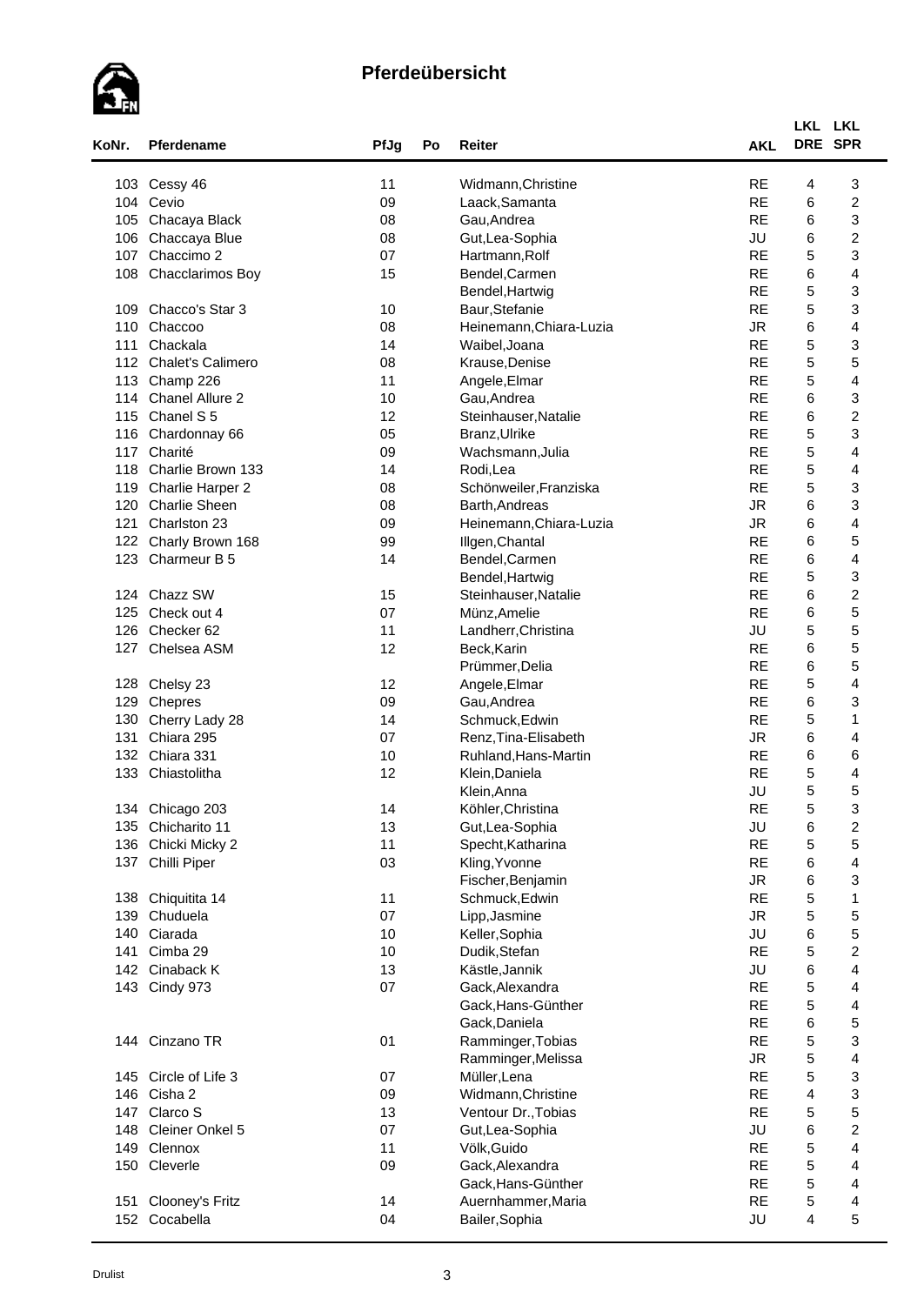

| KoNr. | Pferdename                        | PfJg | Po | Reiter                     | <b>AKL</b>      | LKL LKL<br>DRE SPR |                         |
|-------|-----------------------------------|------|----|----------------------------|-----------------|--------------------|-------------------------|
|       |                                   |      |    |                            |                 |                    |                         |
| 153   | Coco Chanel 136                   | 03   |    | Nieß, Simon                | <b>RE</b>       | 6                  | 4                       |
|       |                                   |      |    | Nieß, Amelie               | JU              | 6                  | 5                       |
|       |                                   |      |    | Nieß, Leonie               | JU<br><b>RE</b> | 6                  | 6                       |
|       | 154 Codor                         | 10   |    | Maier, Claudia             |                 | 6                  | 3                       |
| 155   | Colandino                         | 14   |    | Roth, Sabine               | <b>RE</b>       | 5                  | 5                       |
|       |                                   |      |    | Roth, Christian            | <b>RE</b>       | 5                  | 3                       |
|       | 156 Colandro SW                   | 12   |    | Steinhauser, Natalie       | <b>RE</b>       | 6                  | $\boldsymbol{2}$        |
| 157   | <b>Colleen Dream of Starshine</b> | 05   |    | Laack, Samanta             | <b>RE</b>       | 6                  | $\boldsymbol{2}$        |
| 158   | Collet 2                          | 10   |    | Grötzinger, Miriam         | <b>RE</b>       | 5                  | 3                       |
| 159   | Collier 5                         | 10   |    | Kutz, Lara                 | JU              | 6                  | $\overline{\mathbf{4}}$ |
| 160   | Colline 5                         | 07   |    | Gack, Alexandra            | <b>RE</b>       | 5                  | $\overline{\mathbf{4}}$ |
|       |                                   |      |    | Gack, Daniela              | <b>RE</b>       | 6                  | 5                       |
| 161   | Collinjo                          | 06   |    | Gleinser, Franz            | <b>RE</b>       | 5                  | $\boldsymbol{2}$        |
| 162   | Coloman 3                         | 02   |    | Klak, Lina                 | <b>RE</b>       | $\mathbf 5$        | 5                       |
| 163   | Come on sence                     | 14   |    | Hartmann, Jürgen           | <b>RE</b>       | $\mathbf 5$        | 3                       |
| 164   | Comet 241                         | 10   |    | Rösch, Bernd               | <b>RE</b>       | 5                  | 3                       |
| 165   | Comme au ciel                     | 13   |    | Waibel, Joana              | <b>RE</b>       | 5                  | 3                       |
| 166   | <b>Comtess Ass</b>                | 10   |    | Laack, Samanta             | <b>RE</b>       | 6                  | $\overline{\mathbf{c}}$ |
| 167   | Con Cordes                        | 14   |    | Janke, Susan               | <b>RE</b>       | 5                  | 4                       |
| 168   | Condok                            | 08   |    | Bracciale, Michele-Günther | <b>RE</b>       | 5                  | 3                       |
| 169   | Conne P                           | 13   |    | Paulus, Simone             | <b>RE</b>       | 6                  | 5                       |
| 170   | <b>Connection F</b>               | 09   |    | Oesterle, Mona             | <b>RE</b>       | 6                  | 6                       |
|       |                                   |      |    | Bucher, Andreas            | <b>RE</b>       | 5                  | 3                       |
| 171   | Consuela 8                        | 06   |    | Gretzinger, Barbara        | <b>RE</b>       | 5                  | 4                       |
| 172   | Contendra 26                      | 05   |    | Mayerföls, Victoria        | JU              | 6                  | 6                       |
| 173   | Contendra I                       | 04   |    | Odermath, Yvonne           | <b>RE</b>       | 6                  | 6                       |
|       |                                   |      |    | Klak, Lina                 | <b>RE</b>       | $\mathbf 5$        | 5                       |
|       | 174 Contessa SCH                  | 12   |    | Schiener, Amelie           | JU              | 6                  | 6                       |
| 175   | Contiki 19                        | 13   |    | Horn, Sabine               | <b>RE</b>       | 5                  | 4                       |
| 176   | Contino 66                        | 09   |    | Götz, Nicola               | <b>RE</b>       | 5                  | 5                       |
| 178   | Cool Dream                        | 14   |    | Grünwald, Bernadette       | <b>RE</b>       | 5                  | 5                       |
| 179   | Cool Jumping Boy                  | 10   |    | Ege, Jannik                | JU              | 6                  | 6                       |
| 180   | Cool Man 40                       | 09   |    | Spraul, Klara              | JU              | 5                  | 5                       |
| 181   | Cooper 209                        | 12   |    | Klingenberg, Lisa          | <b>RE</b>       | 5                  | 5                       |
|       | 182 Coraya 2                      | 03   |    | Nieß, Simon                | <b>RE</b>       | 6                  | $\overline{\mathbf{4}}$ |
|       |                                   |      |    | Nieß, Amelie               | JU              | 6                  | 5                       |
|       |                                   |      |    | Nieß, Leonie               | JU              | 6                  | 6                       |
|       | 183 Cordial 26                    | 05   |    | Dasch, Silke               | <b>RE</b>       | 5                  | 5                       |
|       | 184 Coriana 49                    | 09   |    | Ege, Jannik                | JU              | 6                  | 6                       |
| 185   | <b>Cormints Champion</b>          | 11   |    | Einsiedler, Christina      | <b>JR</b>       | 5                  | 5                       |
| 186   | Cornelius 48                      | 11   |    | Ramminger, Tobias          | <b>RE</b>       | 5                  | 3                       |
|       |                                   |      |    | Ramminger, Melissa         | ${\sf JR}$      | 5                  | 4                       |
|       | 188 Coronto                       | 04   |    | Schiener, Amelie           | JU              | 6                  | 6                       |
| 189   | Cortina 224                       | 10   |    | Rudolph, Markus            | <b>RE</b>       | $\mathbf 5$        | $\boldsymbol{2}$        |
| 190   | Cortina 246                       | 13   |    | Branz, Ulrike              | <b>RE</b>       | $\mathbf 5$        | 3                       |
| 191   | Cosma 47                          | 09   |    | Burkhart, Peter            | <b>RE</b>       | 5                  | $\overline{\mathbf{4}}$ |
| 192   | <b>Country Sam</b>                | 13   |    | Rist, Tobias               | <b>RE</b>       | 5                  | 3                       |
| 193   | Coupe Alida                       | 13   |    | Bendel, Hartwig            | <b>RE</b>       | 5                  | 3                       |
| 194   | Covex                             | 07   |    | Paulus, Simone             | <b>RE</b>       | 6                  | 5                       |
| 195   | Cristallo's Dream                 | 15   |    | Gau, Andrea                | <b>RE</b>       | 6                  | 3                       |
| 196   | Crümel Sam                        | 14   |    | Rist, Tobias               | <b>RE</b>       | $\mathbf 5$        | 3                       |
| 197   | Curby                             | 10   |    | Ramminger, Jannik          | <b>JR</b>       | 6                  | 5                       |
| 198   | Curly Ann                         | 06   |    | Romano, Tanja              | <b>RE</b>       | 4                  | 3                       |
| 199   | Curly Sue 129                     | 05   |    | Kling, Yvonne              | <b>RE</b>       | 6                  | 4                       |
|       |                                   |      |    | Fischer, Benjamin          | ${\sf JR}$      | 6                  | 3                       |
| 200   | Czera                             | 12   |    | Ramminger, Tobias          | <b>RE</b>       | 5                  | 3                       |
|       |                                   |      |    | Ramminger, Melissa         | <b>JR</b>       | $\mathbf 5$        | 4                       |
| 201   | Daiquiro 2                        | 12   |    | Kriegsmann, Sarah          | <b>RE</b>       | 5                  | 5                       |
|       |                                   |      |    |                            |                 |                    |                         |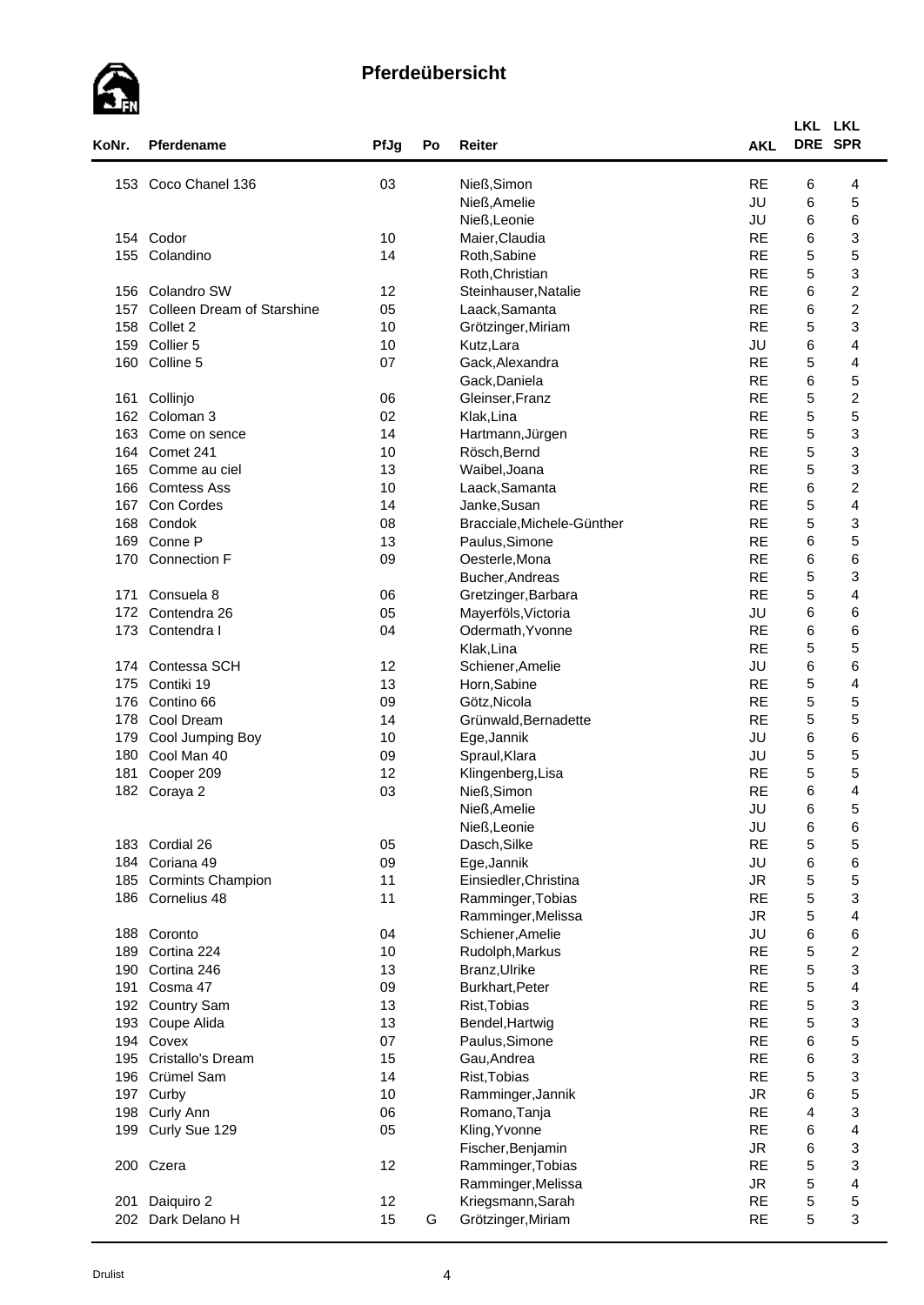

| KoNr. | Pferdename               | PfJg | Po | Reiter                 | <b>AKL</b> | LKL LKL<br>DRE SPR      |                         |
|-------|--------------------------|------|----|------------------------|------------|-------------------------|-------------------------|
|       |                          |      |    |                        |            |                         |                         |
| 203   | Daytona 44               | 07   |    | Renz, Tina-Elisabeth   | <b>JR</b>  | 6                       | 4                       |
| 204   | Deauville 32             | 03   |    | Hummler, Alina Maria   | <b>RE</b>  | $\mathbf 5$             | 4                       |
| 205   | Di Contessa              | 14   |    | Ramminger, Tobias      | <b>RE</b>  | 5                       | 3                       |
| 206   | Di Diva                  | 09   |    | Prasser, Jana          | JU         | 6                       | 6                       |
| 207   | Diabolito 4              | 10   |    | Simnacher, Julia       | <b>RE</b>  | 5                       | 5                       |
| 208   | Diamond 120              | 08   | G  | Friedmann, Linn Sophie | JU         | 6                       | 6                       |
| 209   | Diamond Diva 3           | 08   |    | Weckerle, Julia        | <b>RE</b>  | 5                       | 6                       |
| 210   | Dinara 74                | 03   |    | Bracht, Jessica        | <b>RE</b>  | 6                       | 6                       |
| 211   | Djego 58                 | 13   |    | Rösch, Bernd           | <b>RE</b>  | 5                       | 3                       |
| 212   | Do Mingo                 | 11   |    | Flögl, Annika          | JU         | 6                       | 5                       |
| 213   | Domina 226               | 14   |    | Köhler, Christina      | <b>RE</b>  | 5                       | 3                       |
| 214   | Domino 919               | 09   |    | Stöferle, Anja         | JU         | 6                       | 6                       |
| 215   | Donna Daria 6            | 08   |    | Hunger, Alexandra      | JU         | $\mathbf 5$             | 6                       |
| 216   | Dream Girl 62            | 10   |    | Haßler, Daniela        | <b>RE</b>  | $\mathbf 5$             | 4                       |
| 217   | Dusty Boy 9              | 06   | G  | Mayerföls, Victoria    | JU         | 6                       | 6                       |
| 218   | Easy Fly 7               | 09   |    | Beck, Karin            | <b>RE</b>  | 6                       | 5                       |
|       |                          |      |    | Prümmer, Delia         | <b>RE</b>  | 6                       | 5                       |
|       | 219 Elandro 3            | 11   |    | Schneider, Roswitha    | <b>RE</b>  | 5                       | 5                       |
|       |                          |      |    | Schneider, Erwin       | <b>RE</b>  | 5                       | 4                       |
| 220   | Elisco 4                 | 13   |    | Gut, Lea-Sophia        | JU         | 6                       | $\overline{\mathbf{c}}$ |
|       | 222 Elomee               | 04   |    | Ramminger, Lisa        | <b>RE</b>  | 5                       | 5                       |
| 223   | <b>EMH Emily</b>         | 08   |    | Janke, Susan           | <b>RE</b>  | 5                       | $\overline{\mathbf{4}}$ |
| 224   | Enzo 134                 | 14   |    | Lerch, Heribert        | <b>RE</b>  | 5                       | 4                       |
| 225   | Esomein                  | 09   |    | Laack, Samanta         | <b>RE</b>  | 6                       | $\overline{\mathbf{c}}$ |
| 226   | Esposito 7               | 12   |    | Kuon, David            | <b>RE</b>  | $\mathbf 5$             | 3                       |
| 227   | Evita 453                | 12   |    | Bendel, Hartwig        | <b>RE</b>  | $\mathbf 5$             | 3                       |
| 228   | Falubet De Trebox        | 07   |    | Gleinser, Franz        | <b>RE</b>  | 5                       | $\boldsymbol{2}$        |
| 229   | <b>FBW Chacco's Girl</b> | 06   |    | Baur, Stefanie         | <b>RE</b>  | 5                       | 3                       |
| 230   | FBW Charlotte de Waidhof | 06   |    | Müller, Theresa        | <b>RE</b>  | 4                       | 3                       |
| 231   | Felini W                 | 05   |    | Waldmann, Chiara       | JU         | 5                       | 3                       |
|       | 232 Felix Felices        | 13   |    |                        | <b>RE</b>  | 5                       | 3                       |
| 233   | Fiderallala 4            | 10   |    | Bucher, Andreas        | <b>RE</b>  | 5                       | 4                       |
|       |                          |      |    | Haßler, Daniela        | JU         | 6                       |                         |
|       | 234 Filou 2135           | 12   |    | Friedmann, Linn Sophie |            |                         | 6                       |
|       |                          |      |    | Munding, Lisa          | JU         | $\overline{7}$          | $\overline{7}$          |
| 235   | Fitzgeraldos             | 02   |    | Schmuck, Edwin         | <b>RE</b>  | 5                       | 1                       |
|       | 236 Flaminia 10          | 13   |    | Dudik, Stefan          | <b>RE</b>  | 5                       | $\overline{2}$          |
| 237   | Flash 306                | 10   |    | Gut, Lea-Sophia        | JU         | 6                       | $\overline{\mathbf{c}}$ |
| 238   | Fleur 418                | 09   |    | Janke, Susan           | <b>RE</b>  | $\mathbf 5$             | 4                       |
|       | 239 Floppy Ear           | 13   |    | Ramminger, Tobias      | <b>RE</b>  | 5                       | 3                       |
|       |                          |      |    | Ramminger, Melissa     | <b>JR</b>  | 5                       | 4                       |
|       | 240 Florence L           | 06   |    | Rommel, Jessica        | <b>RE</b>  | 6                       | 6                       |
| 241   | <b>Fly 111</b>           | 07   |    | Jerg, Michaela         | <b>RE</b>  | 6                       | 4                       |
|       | 242 For Persian          | 07   |    | Dasch, Silke           | <b>RE</b>  | 5                       | 5                       |
|       | 243 Fortuna 442          | 10   |    | Haßler, Daniela        | <b>RE</b>  | $\mathbf 5$             | 4                       |
|       | 244 Francesca 68         | 13   |    | Nieß, Simon            | <b>RE</b>  | 6                       | $\overline{\mathbf{4}}$ |
|       |                          |      |    | Nieß, Amelie           | JU         | 6                       | 5                       |
|       |                          |      |    | Nieß, Leonie           | JU         | 6                       | 6                       |
|       | 245 Franklin 49          | 07   |    | Schmeier, Carina       | <b>JR</b>  | 6                       | 5                       |
|       | 246 Fräulein Felicitas   | 06   | G  | Link, Sabrina          | <b>RE</b>  | $\overline{\mathbf{4}}$ | 5                       |
|       | 247 Frido 36             | 11   |    | Nieß, Simon            | <b>RE</b>  | 6                       | 4                       |
|       |                          |      |    | Nieß, Amelie           | JU         | 6                       | 5                       |
|       |                          |      |    | Nieß, Leonie           | JU         | 6                       | 6                       |
|       | 248 Gallano 2            | 02   |    | Gack, Alexandra        | <b>RE</b>  | $\mathbf 5$             | 4                       |
|       |                          |      |    | Gack, Daniela          | <b>RE</b>  | 6                       | 5                       |
| 249   | Georgina 206             | 14   |    | Rodi,Lea               | <b>RE</b>  | 5                       | 4                       |
| 250   | Gerry van Boven          | 12   |    | Barth, Andreas         | <b>JR</b>  | 6                       | 3                       |
| 251   | Giovanni 166             | 02   |    | Lerch, Heribert        | <b>RE</b>  | 5                       | $\overline{\mathbf{4}}$ |
| 252   | Gitana 249               | 08   |    | Glöckler, Anton        | <b>RE</b>  | $\mathbf 5$             | 5                       |
|       | 253 Glasgow 28           | 11   |    | Ege, Jannik            | JU         | 6                       | 6                       |
|       |                          |      |    |                        |            |                         |                         |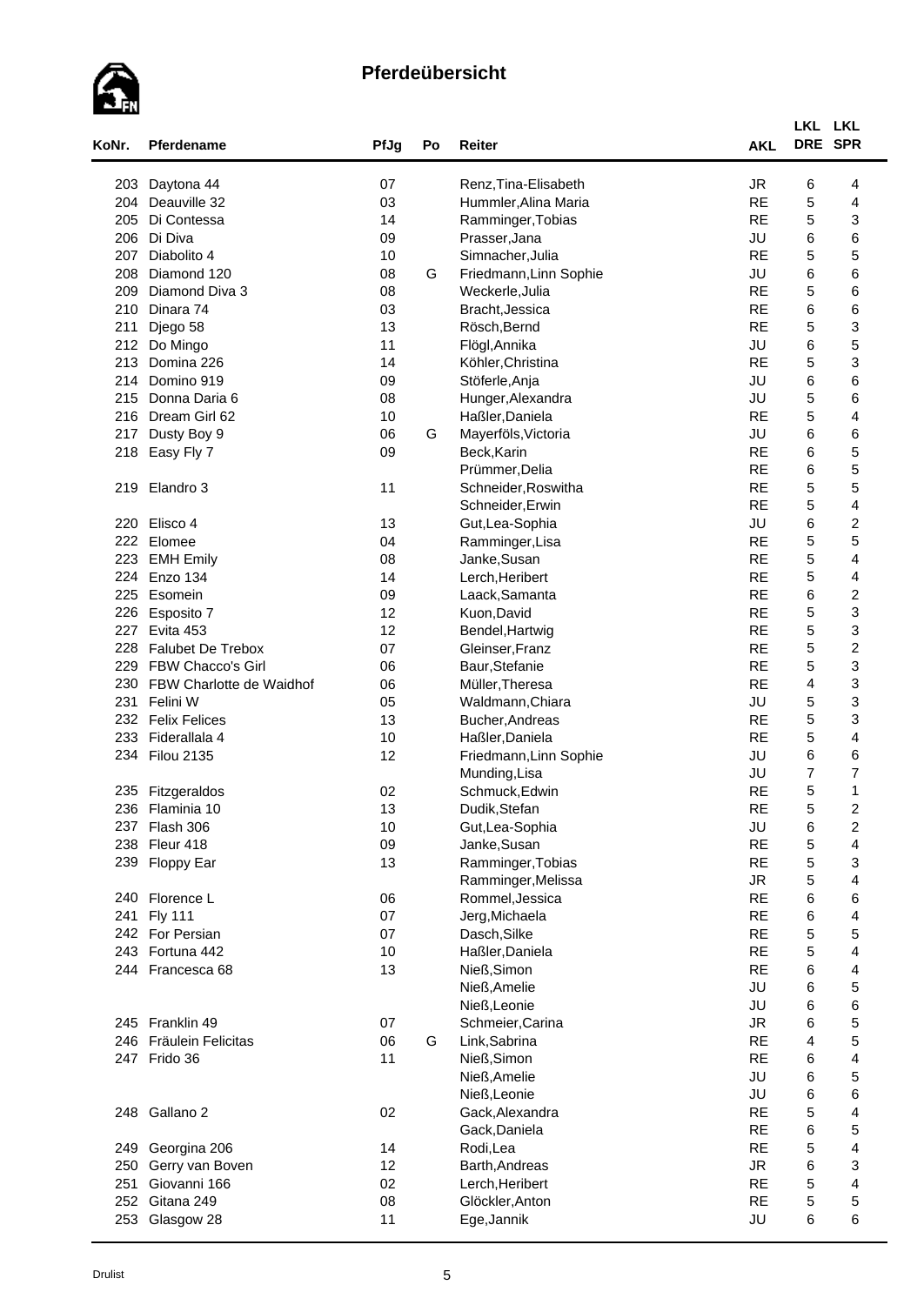

| KoNr. | <b>Pferdename</b>      | PfJg | Po | Reiter                | <b>AKL</b> | LKL LKL<br>DRE SPR |                         |  |
|-------|------------------------|------|----|-----------------------|------------|--------------------|-------------------------|--|
|       |                        |      |    |                       |            |                    |                         |  |
|       | 254 Grace 444          | 13   |    | Winter, Sabine        | <b>RE</b>  | 6                  | 4                       |  |
| 255   | <b>Graf Lichtenau</b>  | 10   |    | Müller, Franziska     | <b>JR</b>  | 6                  | 4                       |  |
| 256   | Graf Oberschwaben      | 06   |    | Egelhofer, Christina  | <b>JR</b>  | 5                  | 5                       |  |
| 257   | Granada 316            | 12   |    | Rudolph, Markus       | <b>RE</b>  | 5                  | $\overline{\mathbf{c}}$ |  |
| 258   | Grazia 114             | 05   |    | Burkhart, Peter       | <b>RE</b>  | 5                  | 4                       |  |
| 259   | <b>Greatline P</b>     | 12   |    | Schlachter, Simon     | <b>RE</b>  | 6                  | 3                       |  |
| 260   | Gucci Sandro           | 11   |    | Haase, Monique        | <b>RE</b>  | 6                  | 4                       |  |
| 261   | Guiness 64             | 08   |    | Maier, Claudia        | <b>RE</b>  | 6                  | 3                       |  |
| 262   | Happy 131              | 06   |    | Häußler, Carolin      | <b>RE</b>  | 5                  | 5                       |  |
| 263   | Herzbeben 5            | 14   |    | Dudik, Stefan         | <b>RE</b>  | 5                  | $\overline{c}$          |  |
|       | 264 Hexe 407           | 13   |    | Gack, Alexandra       | <b>RE</b>  | 5                  | $\overline{\mathbf{4}}$ |  |
|       |                        |      |    | Gack, Hans-Günther    | <b>RE</b>  | 5                  | 4                       |  |
|       |                        |      |    | Gack, Daniela         | <b>RE</b>  | 6                  | 5                       |  |
|       | 265 Hot Chili 6        | 13   |    | Leyrer, Wolfgang      | <b>RE</b>  | 5                  | 5                       |  |
|       | 266 Housten            | 07   |    | Kämpf, Theresa        | <b>RE</b>  | 6                  | 5                       |  |
|       | 267 HuiBuh 3           | 13   |    | Schneider, Roswitha   | <b>RE</b>  | 5                  | 5                       |  |
|       |                        |      |    | Schneider, Erwin      | <b>RE</b>  | 5                  | 4                       |  |
| 268   | Ice-Watch de Hurtebise | 14   |    | Burkhart, Bernd       | <b>RE</b>  | 5                  | 4                       |  |
| 269   | Isabell 231            | 07   |    | Schiener, Amelie      | JU         | 6                  | 6                       |  |
| 270   | Jembassy JS            | 14   |    | Prasser, Jasmin       | <b>RE</b>  | 6                  | 3                       |  |
| 271   | Jipke-Utopia           | 14   |    | Steinhauser, Natalie  | <b>RE</b>  | 6                  | $\boldsymbol{2}$        |  |
| 272   | Jottum de Rialfo       | 09   |    | Beck, Karin           | <b>RE</b>  | 6                  | 5                       |  |
| 273   | <b>Joy 180</b>         | 01   |    | Häußler, Carolin      | <b>RE</b>  | 5                  | 5                       |  |
| 274   | Karlshofs Chinger      | 13   |    | Grötzinger, Miriam    | <b>RE</b>  | 5                  | 3                       |  |
| 275   | Karlshofs Ukado        | 14   |    | Grötzinger, Miriam    | <b>RE</b>  | 5                  | 3                       |  |
| 276   | Kingson d'Hulsterlo    | 10   |    | Steinle, Anja         | <b>RE</b>  | 5                  | 5                       |  |
| 277   | Köpenick 6             | 06   |    | Mühleisen, Beatrice   | <b>RE</b>  | 5                  | 5                       |  |
| 278   | La Cucaracha 9         | 06   |    | Dudik, Stefan         | <b>RE</b>  | 5                  | $\boldsymbol{2}$        |  |
| 279   | La Donna 41            | 13   |    | Maucher, Walter       | <b>RE</b>  | 5                  | 3                       |  |
| 280   | La fille spéciale      | 11   |    | Gut, Lea-Sophia       | JU         | 6                  | $\overline{\mathbf{c}}$ |  |
| 281   | Lady Fountleroy B      | 15   |    | Ege, Jannik           | JU         | 6                  | 6                       |  |
| 282   | Lady Loulou            | 06   |    | Schindler, Jessica    | JU         | 5                  | 3                       |  |
|       | 284 Lasandro 25        | 12   |    | Schlachter, Simon     | <b>RE</b>  | 6                  | 3                       |  |
| 285   | Layla 50               | 08   |    | Roth, Christian       | <b>RE</b>  | 5                  | 3                       |  |
|       | 286 Le Babason         | 13   |    | Götz, Nicola          | <b>RE</b>  | 5                  | 5                       |  |
|       | 287 Le Carlito         | 06   |    | Hochenbleicher, Katja | <b>RE</b>  | $\mathbf 5$        | 5                       |  |
|       | 288 Le Pilotto         | 07   |    | Flögl, Annika         | JU         | 6                  | 5                       |  |
|       | 290 Lennox 205         | 01   |    | Kästle, Jannik        | JU         | 6                  | 4                       |  |
| 291   | Leonit 5               | 15   |    | Welser, Anita         | <b>RE</b>  | $\mathbf 5$        | 5                       |  |
|       | 292 Leopold 297        | 11   |    | Hartmann, Jürgen      | <b>RE</b>  | 5                  | 3                       |  |
|       | 293 Lilou 5            | 06   |    | Bailer, Ulrike        | <b>RE</b>  | 5                  | 4                       |  |
|       | 294 Limelight M        | 10   |    | Ederle, Noemi         | JU         | 6                  | 6                       |  |
| 295   | Little Lauser 3        | 13   |    | Örtl, Bianca          | <b>RE</b>  | 6                  | 5                       |  |
| 296   | Lordana KH             | 09   |    | Harnau, Klaus         | <b>RE</b>  | 5                  | 3                       |  |
|       | 297 Louisa G.          | 03   |    | Bruggesser, Franziska | JU         | 6                  | 5                       |  |
| 298   | Loverboy de Lison      | 07   |    | Gau, Andrea           | <b>RE</b>  | 6                  | 3                       |  |
| 299   | Lovita 7               | 14   |    | Bermadinger, Elke     | <b>RE</b>  | 5                  | 3                       |  |
|       | 300 Luca 118           | 02   |    | Meggle, Marlies       | ${\sf JR}$ | 6                  | 5                       |  |
| 301   | Lucky Round            | 06   |    | Keller, Nadine        | <b>RE</b>  | 6                  | $\overline{\mathbf{4}}$ |  |
|       | 302 Messina 51         | 13   |    | Maucher, Walter       | <b>RE</b>  | $\mathbf 5$        | 3                       |  |
| 303   | Miss Penypany          | 05   |    | Butscher, Hanna       | JU         | $\mathbf 5$        | 5                       |  |
| 304   | Nabalu 2               | 11   |    | Burkhart, Peter       | <b>RE</b>  | 5                  | 4                       |  |
| 305   | Nabuco 19              | 02   |    | Kästle, Jannik        | JU         | 6                  | 4                       |  |
|       | 306 Nanu 88            | 92   | М  | Ederle, Noemi         | JU         | 6                  | 6                       |  |
| 307   | Nara 10                | 13   |    | Dudik, Stefan         | <b>RE</b>  | 5                  | $\overline{\mathbf{c}}$ |  |
|       | 308 Nescar 2           | 13   |    | Maier, Marc           | <b>RE</b>  | 5                  | 4                       |  |
| 309   | Nevada van't Pluimke   | 12   |    | Gau, Andrea           | <b>RE</b>  | 6                  | 3                       |  |
| 310   | Nici Bee               | 14   |    | Stadler, Lena         | JU         | 6                  | 6                       |  |
| 311   | Nikolaus 89            | 11   |    | Hirlemann, Lukas      | <b>RE</b>  | 6                  | 3                       |  |
|       |                        |      |    |                       |            |                    |                         |  |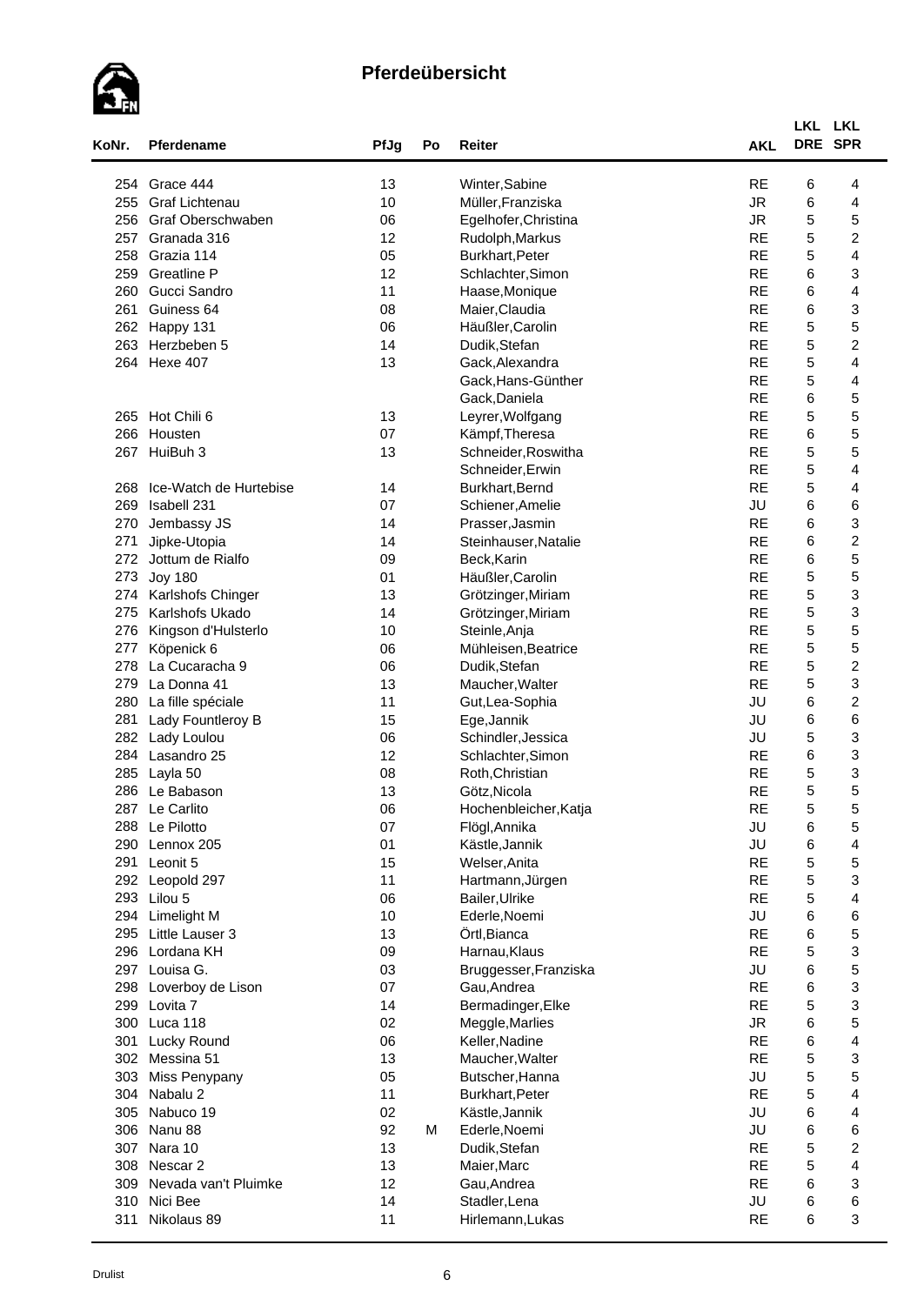

| 314<br>315<br>316<br>317<br>318<br>319 | 312 Omilio 2<br>313 Orchid's Rico<br>Oscar 111<br>Pandora 292 | 14<br>$00\,$ |   | Gut, Lea-Sophia         | JU        |                |                         |  |
|----------------------------------------|---------------------------------------------------------------|--------------|---|-------------------------|-----------|----------------|-------------------------|--|
|                                        |                                                               |              |   |                         |           | 6              | $\overline{\mathbf{c}}$ |  |
|                                        |                                                               |              | G | Glück, Sabrina          | JU        | 5              | $\overline{\mathbf{4}}$ |  |
|                                        |                                                               | 10           |   | Hafner, Nina            | JU        | 6              | 6                       |  |
|                                        |                                                               | 10           |   | Guggenmos, Johannes     | <b>RE</b> | 6              | 4                       |  |
|                                        | PBM Balou's Girl                                              | 13           |   | Rist, Tobias            | <b>RE</b> | 5              | 3                       |  |
|                                        | PBM Cesano's Girl                                             | 15           |   | Weiß, Jasmin            | <b>RE</b> | 5              | 4                       |  |
|                                        | Pelicula                                                      | 09           |   | Angele, Elmar           | <b>RE</b> | 5              | 4                       |  |
|                                        | Pepsi Cola                                                    | 06           |   | Gau, Andrea             | <b>RE</b> | 6              | 3                       |  |
| 320                                    | Pharao 76                                                     | 03           | G | Zeh, Laura              | <b>RE</b> | 6              | 6                       |  |
| 321                                    | Piazza 26                                                     | 09           |   | Köhler, Christina       | <b>RE</b> | 5              | 3                       |  |
| 322                                    | Pokerface 48                                                  | 09           |   | Federle, Carina         | <b>RE</b> | 6              | 6                       |  |
| 323                                    | Polly 388                                                     | 03           | Κ | Roth, Jana              | JU        | $\overline{7}$ | $\overline{7}$          |  |
| 324                                    | Quad Roo B                                                    | 13           |   | <b>Blessing, Nicole</b> | <b>RE</b> | $\mathbf 5$    | 3                       |  |
| 325                                    | <b>Quailight Quera</b>                                        | 07           |   | Pawlak, Maike           | JU        | 6              | 6                       |  |
| 326                                    | Quajaro                                                       | 08           |   | Gretzinger, Barbara     | <b>RE</b> | 5              | 4                       |  |
| 327                                    | Quamaro 2                                                     | 11           |   | Meinecke, Bernhard      | <b>RE</b> | 4              | 4                       |  |
| 328                                    | Quando Girl                                                   | 00           |   | Maucher, Lisa           | JU        | 6              | 6                       |  |
| 329                                    | Quarktörtchen                                                 | 09           |   |                         | <b>RE</b> | 5              | 3                       |  |
|                                        |                                                               |              |   | Schwellinger, Elena     |           | 5              |                         |  |
| 330                                    | Quaso                                                         | 11           |   | Hartmann, Frank         | <b>RE</b> |                | 3                       |  |
| 331                                    | Quattros' Quantano                                            | 09           |   | Gleinser, Franz         | <b>RE</b> | 5              | $\boldsymbol{2}$        |  |
|                                        | 332 Que Sera 31                                               | 09           |   | Bailer, Ulrike          | <b>RE</b> | 5              | 4                       |  |
| 333                                    | Queensland 32                                                 | 15           |   | Rodi.Lea                | <b>RE</b> | 5              | 4                       |  |
| 334                                    | Quentino 31                                                   | 10           |   | Römer, Celina           | JU        | 6              | 5                       |  |
| 335                                    | Quidam Boy B                                                  | 10           |   | Burkhart, Bernd         | <b>RE</b> | 5              | $\overline{\mathbf{4}}$ |  |
| 336                                    | Quiet Please S                                                | 07           |   | Müller, Lena            | <b>RE</b> | 5              | 3                       |  |
| 337                                    | Quinlou PS                                                    | 13           |   | Bendel, Hartwig         | <b>RE</b> | 5              | 3                       |  |
| 338                                    | Quintana 68                                                   | 10           |   | Schmuck, Edwin          | <b>RE</b> | 5              | $\overline{1}$          |  |
| 339                                    | Quintaro 3                                                    | 07           |   | Gleinser, Franz         | <b>RE</b> | 5              | $\boldsymbol{2}$        |  |
| 340                                    | Quinto's Girl                                                 | 14           |   | Langrock, Ingrid        | <b>RE</b> | 5              | 3                       |  |
| 341                                    | Quithago                                                      | 06           |   | Kling, Yvonne           | <b>RE</b> | 6              | 4                       |  |
|                                        |                                                               |              |   | Fischer, Benjamin       | <b>JR</b> | 6              | 3                       |  |
| 342                                    | Ready Steady Go 3                                             | 02           |   | Karl, Jasmin            | <b>RE</b> | 5              | 5                       |  |
| 343                                    | Red Diamond 11                                                | 03           |   | Cau, Patricia           | <b>RE</b> | 6              | 5                       |  |
| 344                                    | Riley 7                                                       | 13           |   | Ebner, Verena           | <b>RE</b> | 5              | 5                       |  |
| 345                                    | Roberto 51                                                    | 00           |   | Hagel, Julia            | JU        | 6              | 6                       |  |
|                                        |                                                               |              |   | Bailer, Rebecca         | <b>RE</b> | 5              | 5                       |  |
| 346                                    | Rocky GD                                                      | 14           |   | Laack, Samanta          | <b>RE</b> | 6              | 2                       |  |
| 347                                    | Roma AA 148                                                   | 05           |   | Schindler, Jessica      | JU        | 5              | 3                       |  |
| 348                                    | Romance of Red                                                | $00\,$       |   | Nieß, Simon             | <b>RE</b> | 6              | $\overline{\mathbf{4}}$ |  |
|                                        |                                                               |              |   | Nieß, Amelie            | JU        | 6              | 5                       |  |
|                                        |                                                               |              |   | Nieß, Leonie            | JU        | 6              | 6                       |  |
| 349                                    | Romanticca                                                    | 15           |   | Link, Sabrina           | <b>RE</b> | 4              | 5                       |  |
| 350                                    | Roxy 187                                                      | 09           |   | Schad, Barbara          | <b>RE</b> | 6              | 6                       |  |
| 351                                    | Roy Charles Kinkskerswell                                     | 09           |   | Pretschner, Gabriela    | <b>RE</b> | 6              | 6                       |  |
| 352                                    | Royal 171                                                     | 07           |   | Rolka, Ronja            | JU        |                |                         |  |
|                                        | 353 S-Mexx                                                    | 09           |   | Weisser, Monika         | <b>RE</b> | 5              | 5                       |  |
| 354                                    | Sagatiba                                                      | 08           |   | Beck, Karin             | <b>RE</b> | 6              | 5                       |  |
| 356                                    | Sambucca 27                                                   | 11           |   | Ramminger, Melissa      | <b>JR</b> | 5              | $\overline{\mathbf{4}}$ |  |
| 357                                    | Santa Eldorada K                                              | 13           |   | Kästle, Jannik          | JU        | 6              | $\overline{\mathbf{4}}$ |  |
| 358                                    | Schneewitchen 31                                              | 07           | м | Roth, Jana              | JU        | $\overline{7}$ | $\overline{7}$          |  |
| 359                                    | Schoensgreen Lenny 3                                          | 07           |   | Müller, Theresa         | <b>RE</b> | 4              | 3                       |  |
| 360                                    | Schokolade 6                                                  | 12           |   | Schmuck, Edwin          | <b>RE</b> | $\mathbf 5$    | $\mathbf{1}$            |  |
| 361                                    | Scoobi Doo                                                    | 08           |   | Gräser, Bastian         | <b>JR</b> | 6              | 6                       |  |
| 362                                    | Scoobydoo 3                                                   | 08           |   | Mühleisen, Beatrice     | <b>RE</b> | 5              | 5                       |  |
| 363                                    | SD Chamaco                                                    | 11           |   | Gut, Lea-Sophia         | JU        | 6              | $\overline{\mathbf{c}}$ |  |
| 364                                    | Shakira 379                                                   | 06           |   | Rudolph, Markus         | <b>RE</b> | 5              | $\overline{\mathbf{c}}$ |  |
| 365                                    | Sharina 39                                                    | 14           |   | Mayer, Luisa            | JU        | 6              | 6                       |  |
|                                        | 366 She's a Diamond Dancer                                    | 09           |   | Pawlak, Maike           | JU        | 6              | 6                       |  |
| 367                                    | Sirocco 15                                                    | 13           |   | Steinhauser, Natalie    | <b>RE</b> | 6              | $\overline{c}$          |  |